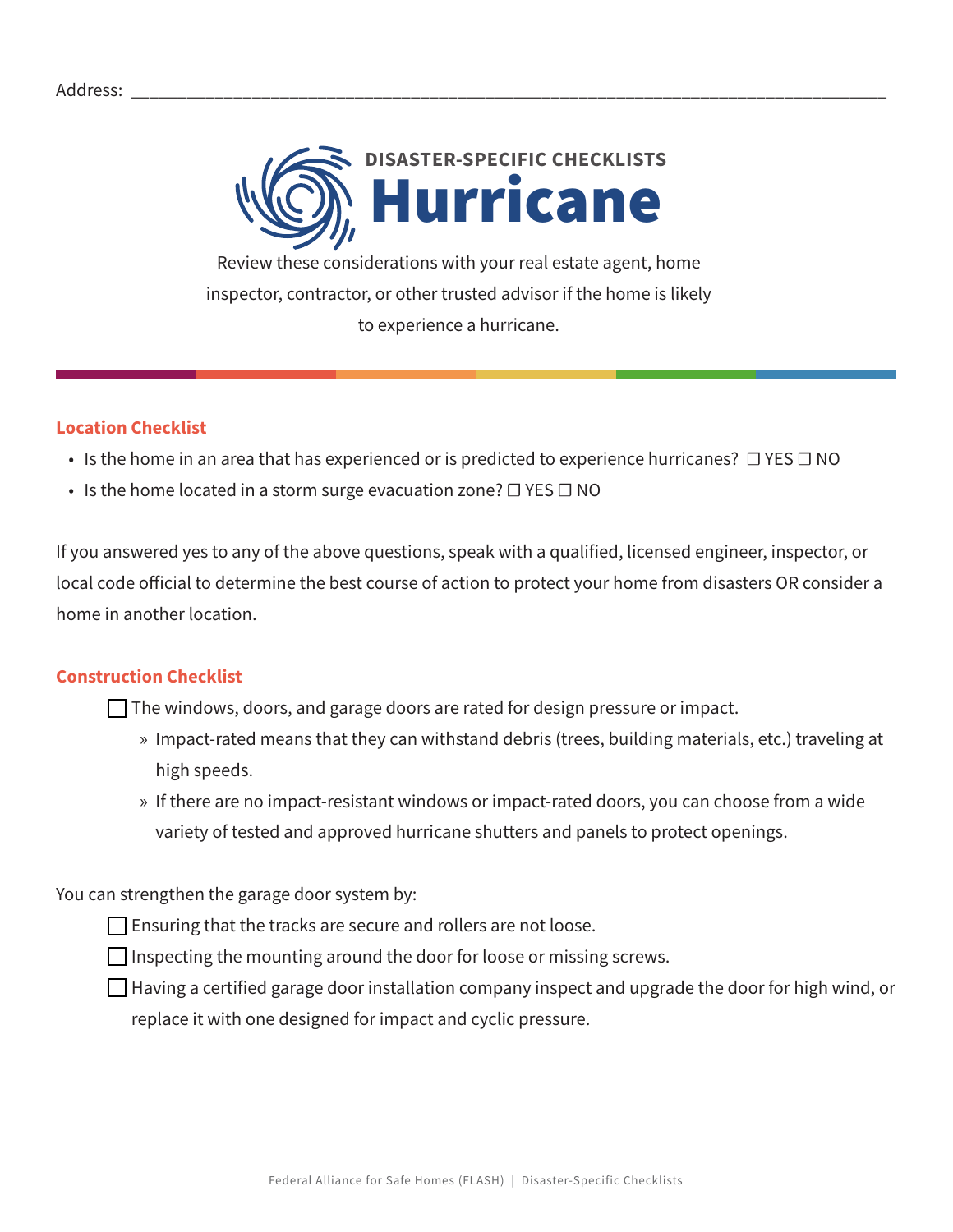Check to see if the roof was constructed with high winds in mind:

- $\Box$  The roof coverings (shingles, metal, or tile) are rated for high winds or impact.
- $\Box$  The roof decking was properly installed with a dense nailing pattern.
- $\Box$  The roof is in good condition with no signs of moisture or rotten wood visible from inside the attic.
- $\Box$  A secondary water barrier was installed, such as an ice and water shield or a fully-adhered roof deck membrane.
- $\Box$  The roof is hip style, not gable style.
	- » Hip is more aerodynamic than a gable-style roof and better resists uplift from high wind.
- $\Box$  The attic ventilation openings (soffit vents, ridge vents, off-ridge vents, gable rake vents, turbines) are rated to withstand water intrusions in high winds.
- $\Box$  The soffits are in good condition and are fastened to the home or to nailing strips at an appropriate interval.

 $\Box$  Porches and patio roofs are properly anchored and attached to the main structure.

» Improperly-anchored porch columns can cause building weakness and lead to failure when high winds lift them.

Make sure the home components are connected and adequately tied together by ensuring:

 $\Box$  The roof deck is adequately attached to the framing.

- » Check inside the attic for "shiners," or rows of nails that missed the framing. Shiners may mean that the deck needs reinforcing with closed cell spray foam applied to the underside of the deck.
- $\Box$  The roof is connected to the wall with closely spaced metal connectors that are properly installed per the manufacturer's specifications.

 $\Box$  The walls are connected to the foundation using anchor bolts or other embedded anchors as opposed to "cut" nails.

Consider wall features and material types:

 $\Box$  The wall coverings are constructed from a material that can withstand hurricane-force winds.

» Common residential wall covering options include brick, fiber cement siding, stucco, vinyl, and wood.

 $\Box$  Finishes inside and out are solidly backed and installed over continuous concrete or concrete masonry substrate, which enhances structural integrity while reducing gaps, seams, and the potential for air infiltration.

» Using concrete systems can eliminate the need for separate sheathing and framing components, reduce complexity, and simplify the required labor.